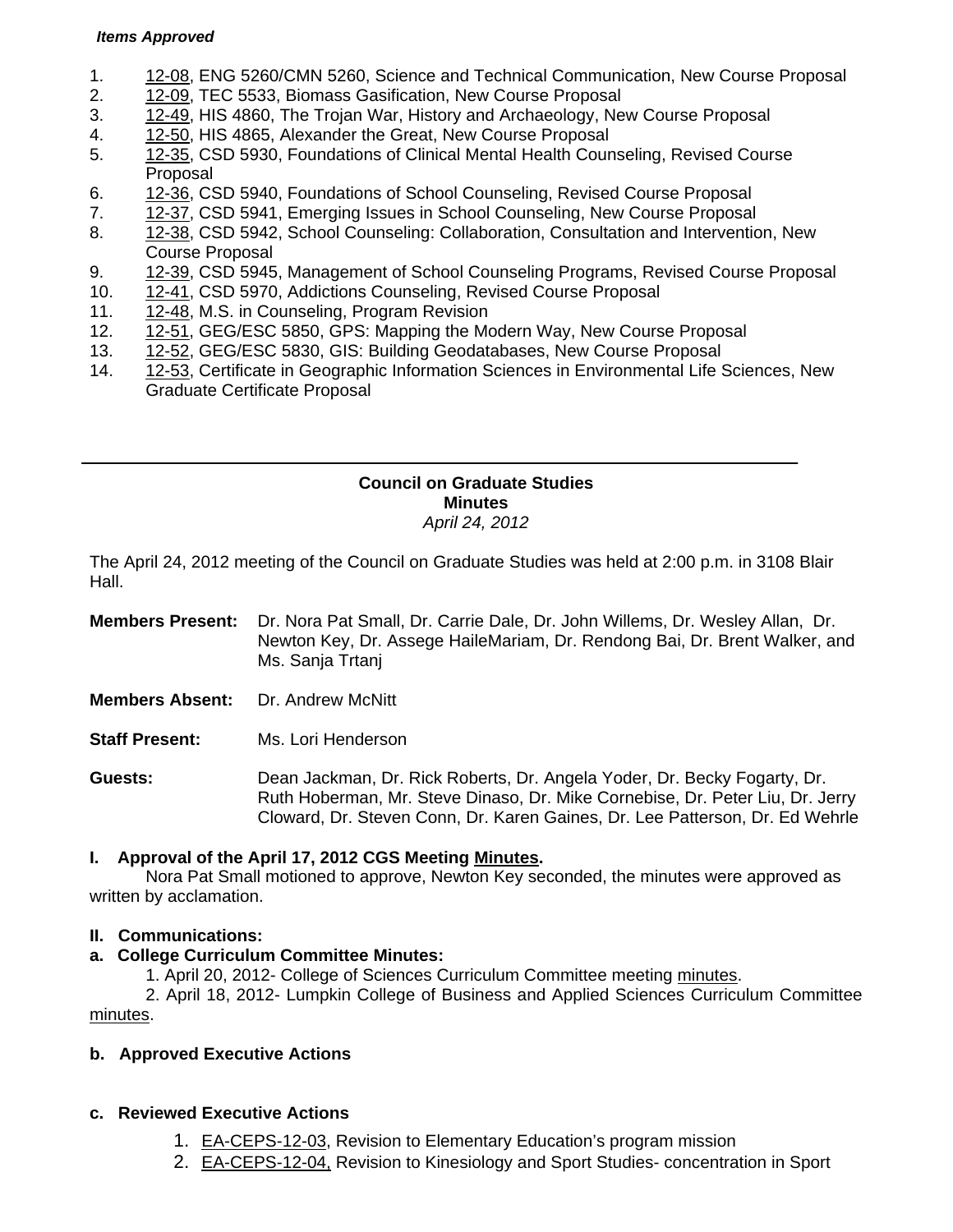*CGS Minutes 4/24/12* 

2 Administration: change the prerequisite course from KSS 4761 to KSS 4325 No discussion regarding these items. Item EA-CEPS-12-04 was sent to Council members 4-30- 12 and there were no objections noted. These two items will proceed to approved status.

## **III. Items Added to the Agenda (Today):**

- 1. [12-51,](http://castle.eiu.edu/~eiucgs/currentagendaitems/agenda12-51.pdf) GEG/ESC 5850, GPS: Mapping the Modern Way, New Course Proposal
- 2. [12-52, G](http://castle.eiu.edu/~eiucgs/currentagendaitems/agenda12-52.pdf)EG/ESC 5830, GIS: Building Geodatabases, New Course Proposal
- 3. [12-53, C](http://castle.eiu.edu/~eiucgs/currentagendaitems/agenda12-53.pdf)ertificate in Geographic Information Sciences in Environmental Life Sciences, New Graduate Certificate Proposal

Wesley Allan motioned and Rendong Bai seconded for Council to approve to waive standard protocol and place these three items on the agenda to be acted on today, Council approved by acclamation

- 4. [12-54,](http://castle.eiu.edu/~eiucgs/currentagendaitems/agenda12-54.pdf) PSY, 5970S, Substance Related Disorders, New Course Proposal
- 5. [12-55, PS](http://castle.eiu.edu/~eiucgs/currentagendaitems/agenda12-55.pdf)Y 5400, Psychotherapy with Diverse Populations, New Course Proposal
- 6. [12-56, TE](http://castle.eiu.edu/~eiucgs/currentagendaitems/agenda12-56.pdf)C 5383, Advanced Web Technologies, New Course Proposal

Council approved by acclamation to add these three items to the agenda

## **IV. Items Acted Upon**

1. [12-08, E](http://castle.eiu.edu/~eiucgs/currentagendaitems/agenda12-08.pdf)NG 5260/CMN 5260, Science and Technical Communication, New Course Proposal

Ruth Hoberman presented the course. Council approved unanimously with request to change "4700" to "4750" in Part IV. Number 1..

(3-0-3) ENG 5260/ CMN 5260. Science and Technical Communication

This course will introduce students to principles and practices of audience-centered communication in organizational settings. Students will learn to communicate scientific and technical information to internal and external stakeholders. Topics such as public relations and risk/crisis communication will be covered. Written and oral projects for this course will focus on energy sector communication.

2. [12-09, TEC](http://castle.eiu.edu/~eiucgs/currentagendaitems/agenda12-09.pdf) 5533, Biomass Gasification, New Course Proposal

Jerry Cloward presented the course. Council approved with one abstention and the suggestion to change the word "analyze" to "describe" in number 10 of the learning objectives.

(3-0-3) TEC 5533. Biomass Gasification

This course is for students who have a desire to study renewable energy focusing on gasification from biomass. Students will be able to design their own gasifier. No prior knowledge of biomass gasification is expected or assumed.

3. [12-49, H](http://castle.eiu.edu/~eiucgs/currentagendaitems/agenda12-49.pdf)IS 4860, The Trojan War, History and Archaeology, New Course Proposal Lee Patterson presented the course. Council approved unanimously with correction to Part V. letter c. (error in copying and pasting of text).

(3-0-3) HIS 4860. The Trojan War, History and Archaeology.

 The ancient Greek legend of the Trojan War, immortalized by Homer's *Iliad*, has captivated readers for generations. But is there a historical basis for it? This course will explore the historical and archaeological evidence for a Bronze Age Trojan War in western Anatolia.

4. [12-50, H](http://castle.eiu.edu/~eiucgs/currentagendaitems/agenda12-50.pdf)IS 4865, Alexander the Great, New Course Proposal

Lee Patterson presented the course. Council approved unanimously.

(3-0-3) HIS 4865. Alexander the Great.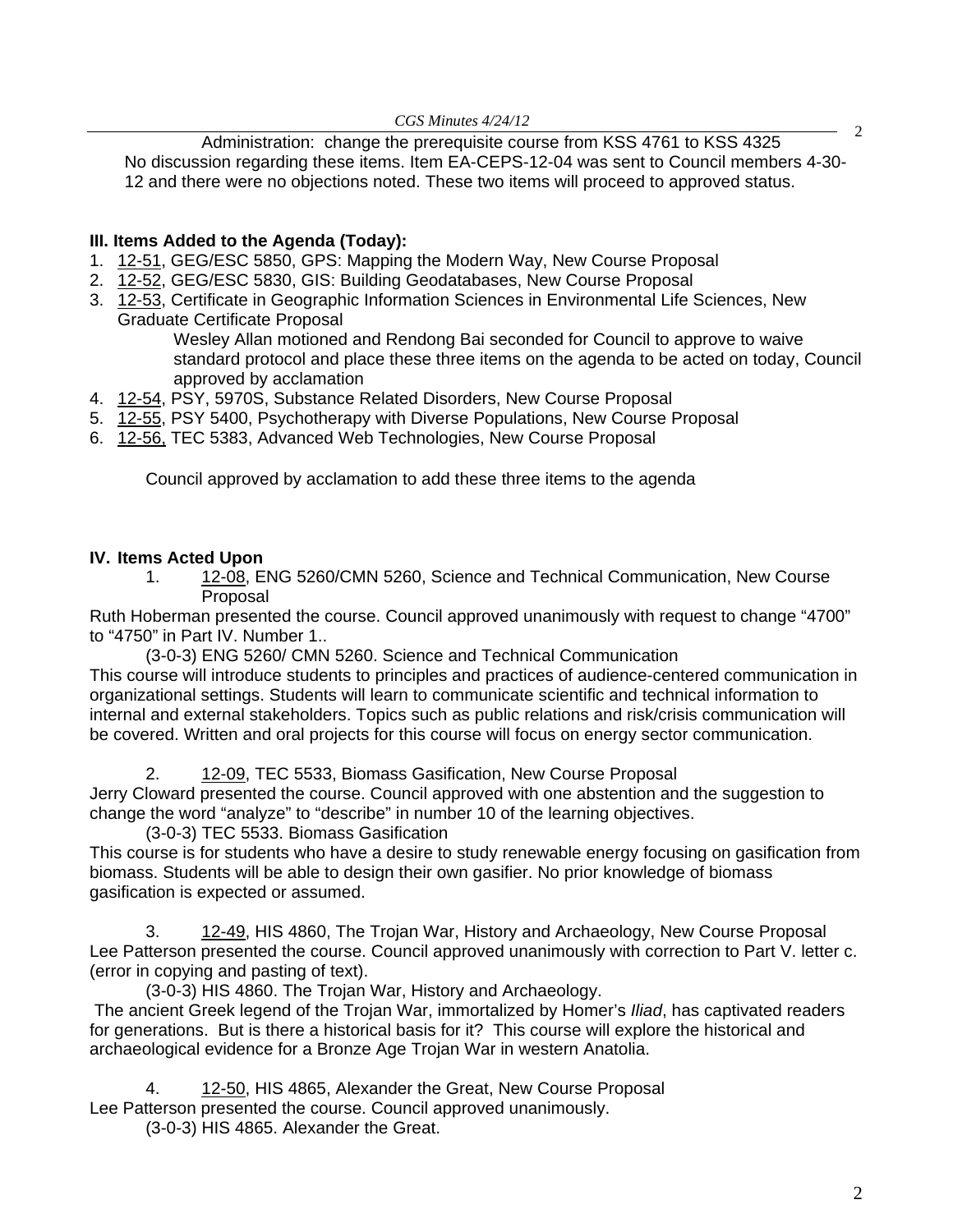$\frac{13}{200}$  Minimics  $\frac{12,12}{200}$  BCE, became a living legend when he  $\frac{3}{200}$ conquered the Persian Empire and extended Greek culture all the way to India. This course will investigate issues, questions, and controversies about the man and his times, beginning with the reign of his father Philip and ending with Alexander's legacy.

5. [12-35, C](http://castle.eiu.edu/~eiucgs/currentagendaitems/agenda12-35.pdf)SD 5930, Foundations of Clinical Mental Health Counseling, Revised Course Proposal

Angela Yoder and Rick Roberts presented. Council approved with request to clarify grad learning objectives. Title on proposal should read "Foundations of Clinical Mental Health Counseling"

(3-0-3) CSD 5930. Foundations of Clinical Mental Health Counseling

 This course will acquaint students with current issues in the field of clinical mental health counseling. It will include the setting, functions, training, and ethical standards required for successful participation in the mental health field. Specific problems clients encounter, client assessment, intake procedures, treatment planning, case summaries, case notes, and therapeutic techniques will be discussed. Prerequisites: CSD 5500, CSD 5510, CSD 5520, CSD 5530

6. [12-36, C](http://castle.eiu.edu/~eiucgs/currentagendaitems/agenda12-36.pdf)SD 5940, Foundations of School Counseling, Revised Course Proposal Becky Fogarty and Rick Roberts presented. Council approved unanimously.

(3-0-3) CSD 5940. Foundations of School Counseling

The purpose of this course is to introduce students to the profession of school counseling, to provide them with a foundation of knowledge about the school counseling profession, and to assist students in beginning to develop their own professional identity as school counselors. Students will learn about the history of the profession, current trends and issues, the American School Counseling Association's (ASCA) National Model and the ever-changing role of the school counselor. Students will also examine the societal and cultural issues of the day that impact a school counselor's mission, including ethical/legal issues. Prerequisites: CSD 5500, CSD 5510, CSD 5520, CSD 5530

7. [12-37, C](http://castle.eiu.edu/~eiucgs/currentagendaitems/agenda12-37.pdf)SD 5941, Emerging Issues in School Counseling, New Course Proposal Rick Roberts presented. Council approved with one abstention.

(3-0-3) CS 5941. Emerging Issues in School Counseling.

The purpose of this course is to introduce students to emerging issues in School Counseling including the diversity of Illinois students and the laws and programs that have been designed to meet their unique needs. Prerequisites: CSD 5500, CSD 5510, CSD 5520, CSD 5530, CSD 5940

8. [12-38, C](http://castle.eiu.edu/~eiucgs/currentagendaitems/agenda12-38.pdf)SD 5942, School Counseling: Collaboration, Consultation and Intervention, New Course Proposal

Rick Roberts presented. Council approved with two abstentions. Suggested adding to page 5 number 3 - PSY 6660.

 (3-0-3) CSD 5942. School Counseling: Collaboration, Consultation and Intervention. The purpose of this course is to introduce students to the process of collaboration, consultation and intervention within the School Counseling environment. Emphasis will be placed on the School Counselor's role in working with school staff, parents, and community members to promote the academic, career, and personal/social development of students. Prerequisites: CSD 5500, CSD 5510, CSD 5520, CSD 5530

9. [12-39,](http://castle.eiu.edu/~eiucgs/currentagendaitems/agenda12-39.pdf) CSD 5945, Management of School Counseling Programs, Revised Course Proposal

Rick Roberts presented. Council approved unanimously (3-0-3) CSD 5945. Management of School Counseling Programs.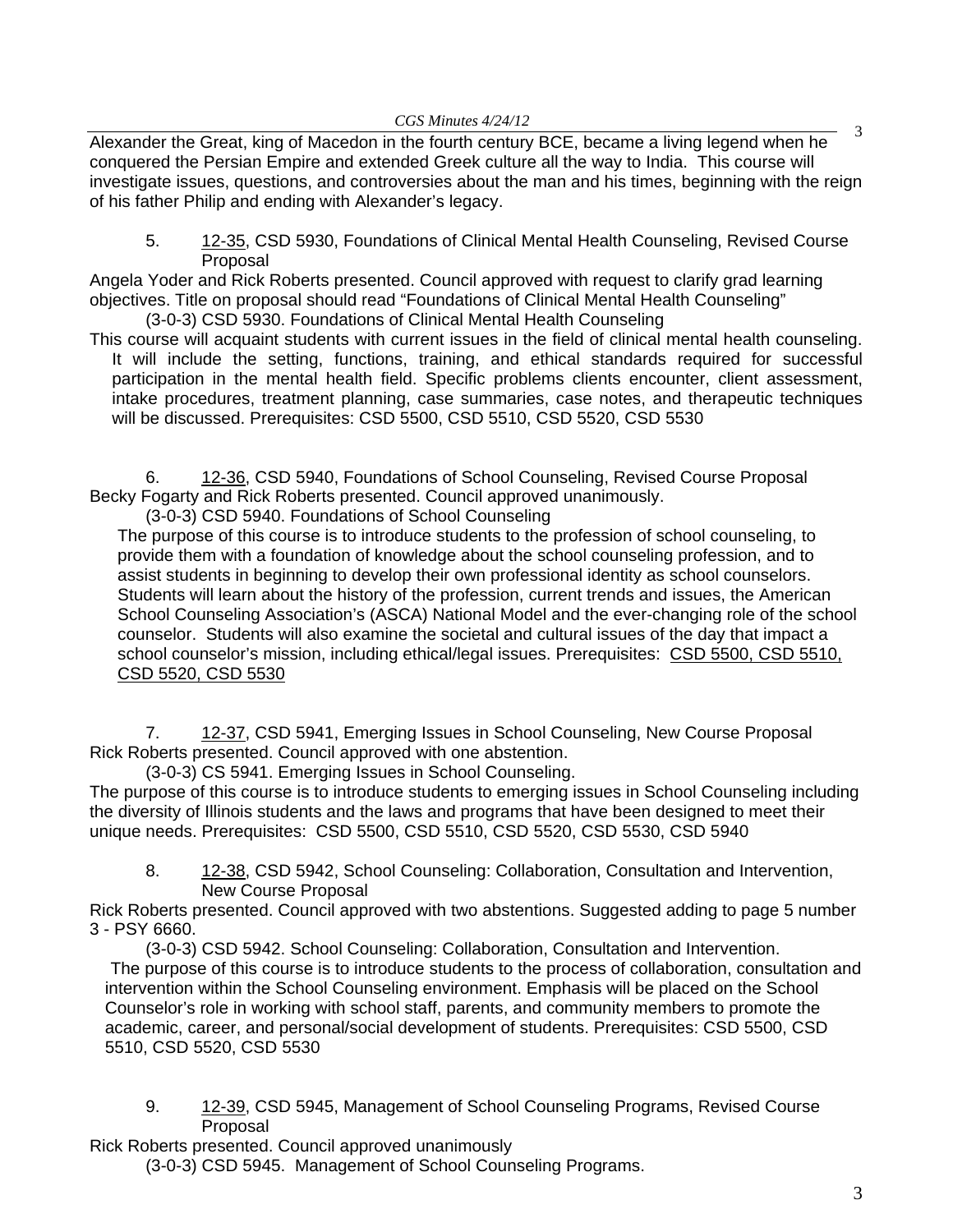#### *CGS Minutes 4/24/12*

The purpose of this course is to help students gain an understanding of how to design and manage school counseling programs based on the National (ASCA) Model. The class will focus on helping students learn assessment, organization and planning a guidance program.

10. [12-41, C](http://castle.eiu.edu/~eiucgs/currentagendaitems/agenda12-41.pdf)SD 5970, Addictions Counseling, Revised Course Proposal Rick Roberts presented. Council approved unanimously.

(3-0-3) CSD 5970. Addictions Counseling.

This course is an introduction to the field of counseling the chemically dependent. The topics to be covered are: Ethics, cultural diversity, gender issues, the chemicals of abuse, theories of addiction, assessment and intervention, impact of addictions on families, adult children of alcoholics, counseling techniques and treatment modes, relapse prevention, and harm reduction. Prerequisites: CSD 5500, CSD 5510, CSD 5520, CSD 5530

11. [12-48, M](http://castle.eiu.edu/~eiucgs/currentagendaitems/agenda12-48.pdf).S. in Counseling, Program Revision Rick Roberts presented. Council approved unanimously.

12. [12-51, GE](http://castle.eiu.edu/~eiucgs/currentagendaitems/agenda12-51.pdf)G/ESC 5850, GPS: Mapping the Modern Way, New Course Proposal Steve Dinaso presented. Council approved unanimously with suggestions to match learning objectives and course objectives with better coding.

 (2-2-3) GEG/ESC 5850. GPS: Mapping the Modern Way Introduction to the Global Positioning System, with an emphasis on GPS theory, GPS field applications, GPS data manipulation, and GPS data presentation using computer.

13. [12-52, G](http://castle.eiu.edu/~eiucgs/currentagendaitems/agenda12-52.pdf)EG/ESC 5830, GIS: Building Geodatabases, New Course Proposal Steve Dinaso presented. Council approved unanimously.

(2-2-3) GEG/ESC 5830. GIS: Building Geodatabases

This course covers the fundamental concepts of building geographic databases and focuses on the storage, management, and quality control of GIS data. Students will learn how to create Esri Geodatabases, how to migrate existing data to a geodatabase, and how to edit data stored in a geodatabase. Prerequisite: GEG 5810 or permission from the Instructor

14. [12-53, C](http://castle.eiu.edu/~eiucgs/currentagendaitems/agenda12-53.pdf)ertificate in Geographic Information Sciences in Environmental Life Sciences, New Graduate Certificate Proposal

Karen Gaines presented. Council approved unanimously with request to page 1, electives under letter b to say "at least" 12 hours

# V. **Committee Reports: No committee reports**

## **VI. Other Items**

Council members conducted elections for 2012-2013. John Willems nominated Nora Pat Small to the position of chair, Newton Key seconded, she accepted, and members voted unanimously to accept the nomination. Nora Pat Small nominated Brent Walker for Vice Chair, John Willems seconded, he accepted, and members voted unanimously to accept the nomination.

# **VII. Dean's Report:**

Dean Augustine out of town

4